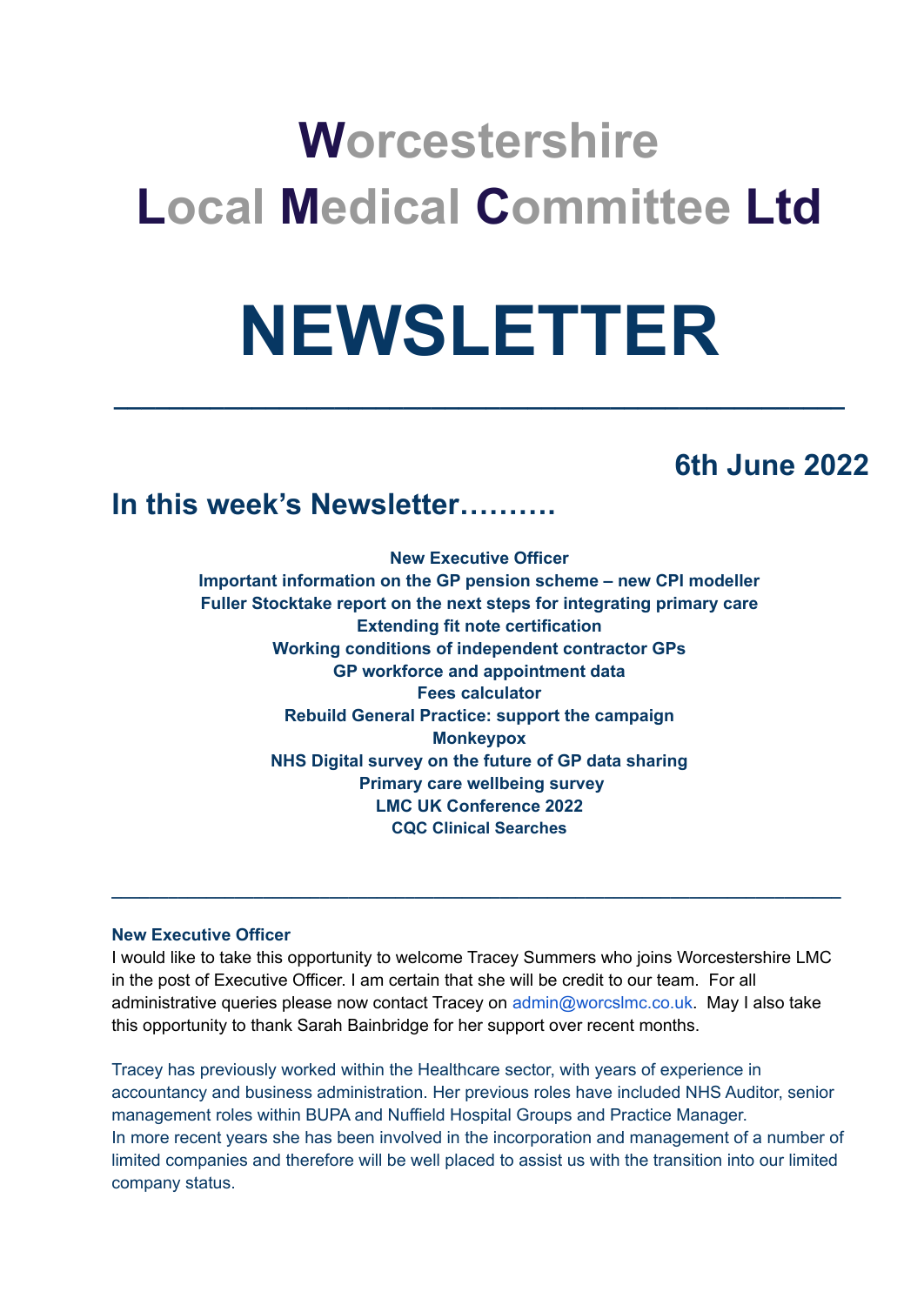#### **Important information on the GP pension scheme – new CPI modeller**

The recent soaring rate of inflation will have significant tax implications for some GPs' pensions. This applies to those who are active members of the scheme contributing at any point of the current 2022/23 tax year, as you could have very large Annual Allowance charges, when such charges become due, depending on your accounting / pensions administration.

The BMA Pensions Committee have launched a new **CPI [modeller](https://www.bma.org.uk/pay-and-contracts/pensions/tax/cpi-modeller-for-gp-pension-scheme) for the GP pension scheme** for GPs to look at their pension growth in 2022/23 and 2023/24 tax years, and to explain the problems with poor design of the Annual Allowance and how it will interact with the 1995 / 2015 GP pension scheme, and Annual Allowance taxation. It is important that you urgently take steps to at least understand your position and the potential impact this may have on future Annual Allowance charges. Entering your own data and numbers in the tool will only take a few minutes and will enable you to see how this might affect you personally – for many members they may need to estimate the value of their current pension based on their most recently available pension savings statements, subsequent contribution history and pensionable earnings.

The Pensions Committee continue to lobby the Government on this significant issue and encourage members to raise this with their local MPs, and help increase awareness with fellow GPs.

#### **Fuller Stocktake report on the next steps for integrating primary care**

Last week, NHSE/I published the 'Fuller [Stocktake](https://www.england.nhs.uk/publication/next-steps-for-integrating-primary-care-fuller-stocktake-report/) report' on the next steps for integrating primary care in England.

General practice's strength and value lies in its ability to provide good quality care from within communities, offering continuity and reassurance for patients. It is therefore positive to see this report and the accompanying King's Fund analysis recognise and champion the invaluable part that practices play in the health of their local areas, and why it is so vital that general practice is given a leading voice and role when it comes to overhauling health systems locally.

Throughout the pandemic, practices seized the opportunity they were given through increased flexibility to quickly adapt for the better under the most difficult circumstances, and it's particularly positive that this report recognises that this autonomy is far more valuable in improving outcomes for patients than top-down directives and micro-management.

While the report highlights pockets where good collaboration is happening successfully already, GPC will continue to advocate on behalf of and call for more support for those areas that are struggling.

Read the full BMA statement [here](https://www.bma.org.uk/bma-media-centre/vital-that-high-quality-general-practice-can-thrive-amid-nhs-changes-says-bma-in-response-to-fuller-stocktake)

#### **Extending fit note certification**

From 1 July, legislation is chang**Fuller Stocktake report on the next steps for integrating primary care**

ing which will allow more healthcare professionals to certify fit notes to patients.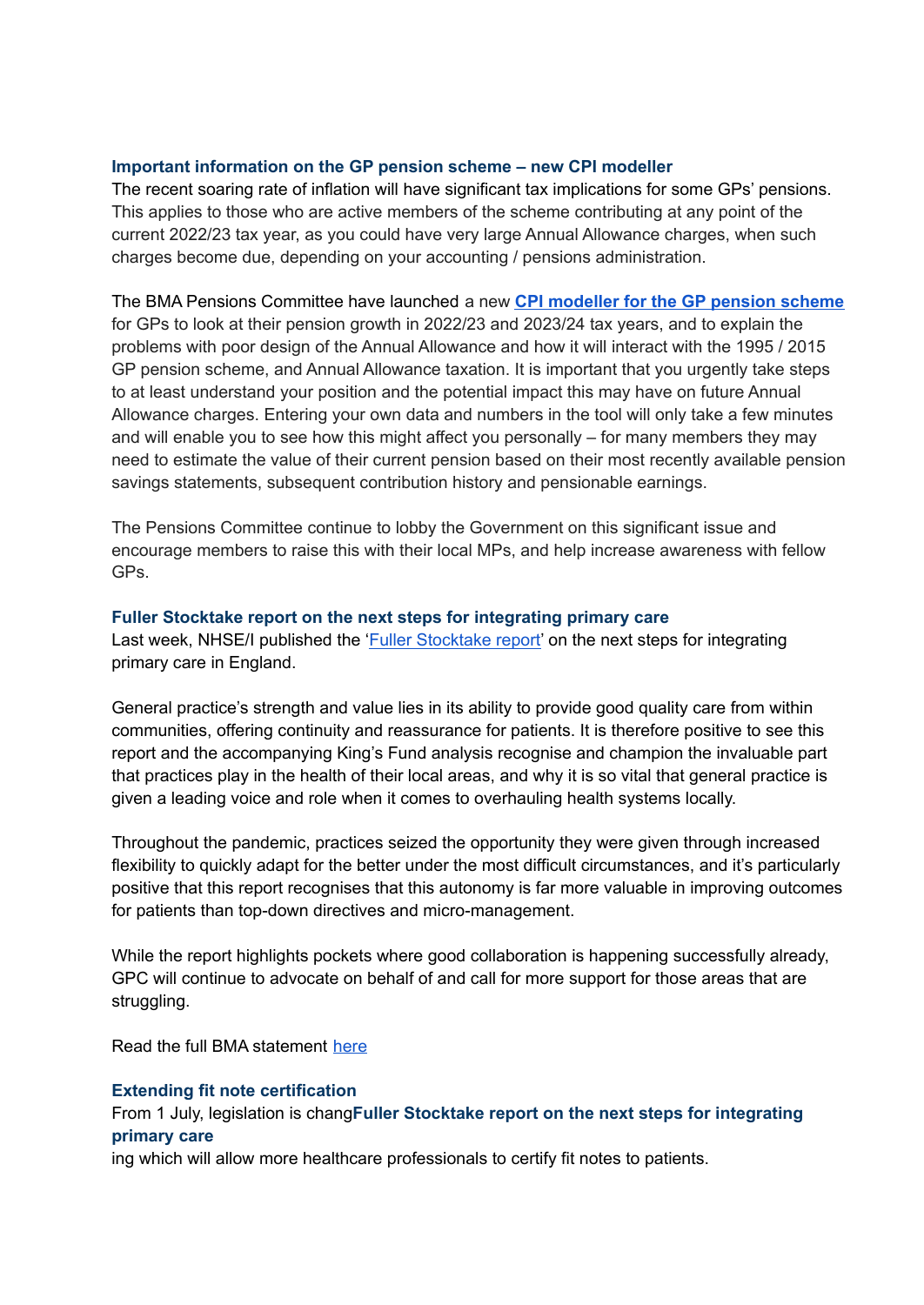- Currently only doctors can legally certify fit notes. DWP are now changing the legislation which will allow a further four professions to do this. These professions are nurses, occupational therapists, physiotherapists, and pharmacists.
- Not everybody working within these professions should issue fit notes. Professionals should be working in a suitable environment and have the necessary skills and training to have work and health conversations with patients. This task needs to be within their professional 'scope of practice', therefore new guidance and training has been developed which will help professionals to identify if this task is suitable for them.
- This legislation change applies across England, Scotland, and Wales.
- This change follows legislation changes in April which removed the need for fit notes to be signed in ink. This change made it possible for doctors to certify fit notes digitally and also for patients to receive their fit note via digital channels (where GP IT systems support this).

#### **Working conditions of independent contractor GPs**

GPC England met last week in their first face-to-face meeting since before the pandemic. In that meeting, the committee debated and passed a motion regarding the working conditions of independent contractor GPs. This motion reaffirms GPC England's commitment to defending the independent contractor model, whilst highlighting the committee's concerns about the pressures GP contractors are under, and its recognition of how undervalued they are by the current Government. Representatives also firmly believe the interests of independent contractors, and defence of the model, are also best served by one united committee for all GPs in England.

Commenting on the motion, Dr Farah Jameel said:

*"General practice has evolved over many years, changing to meet the needs of communities, but with the independent contractor model sustaining as the core on which it is built. We know that patients appear to benefit from continuity of care, with the quality, strength and consistency of their relationship with their family doctor having a significant impact on their health outcomes. All of this and more is possible through the independent contractor model.*

*The outcome of this motion reaffirms the committee's wholehearted support and commitment to this model that allows for high-quality, cost effective and timely care, despite it being poorly valued by policymakers. And it further demonstrates how important it is that the profession stands together with strong representation for all GPs, regardless of career path, at a time when general practice and the whole of the NHS and care system are facing unprecedented challenges.*

*With the NHS undergoing significant reorganisation, it is vital that a strong, high quality general practice is able to thrive as part of the wider system and meet the needs of patients."*

#### **GP workforce and appointment data**

The latest GP [data](https://digital.nhs.uk/data-and-information/publications/statistical/appointments-in-general-practice/march-2022) from NHS Digital once again shows a decline in GP numbers. Compared with this time a year ago, England has the equivalent of 396 fewer full-time, fully qualified GPs – having lost a further 26 in the most recent month alone. To this end, 1,622, fully-qualified full-time equivalent GPs have been lost from the workforce since 2015 (when the current collection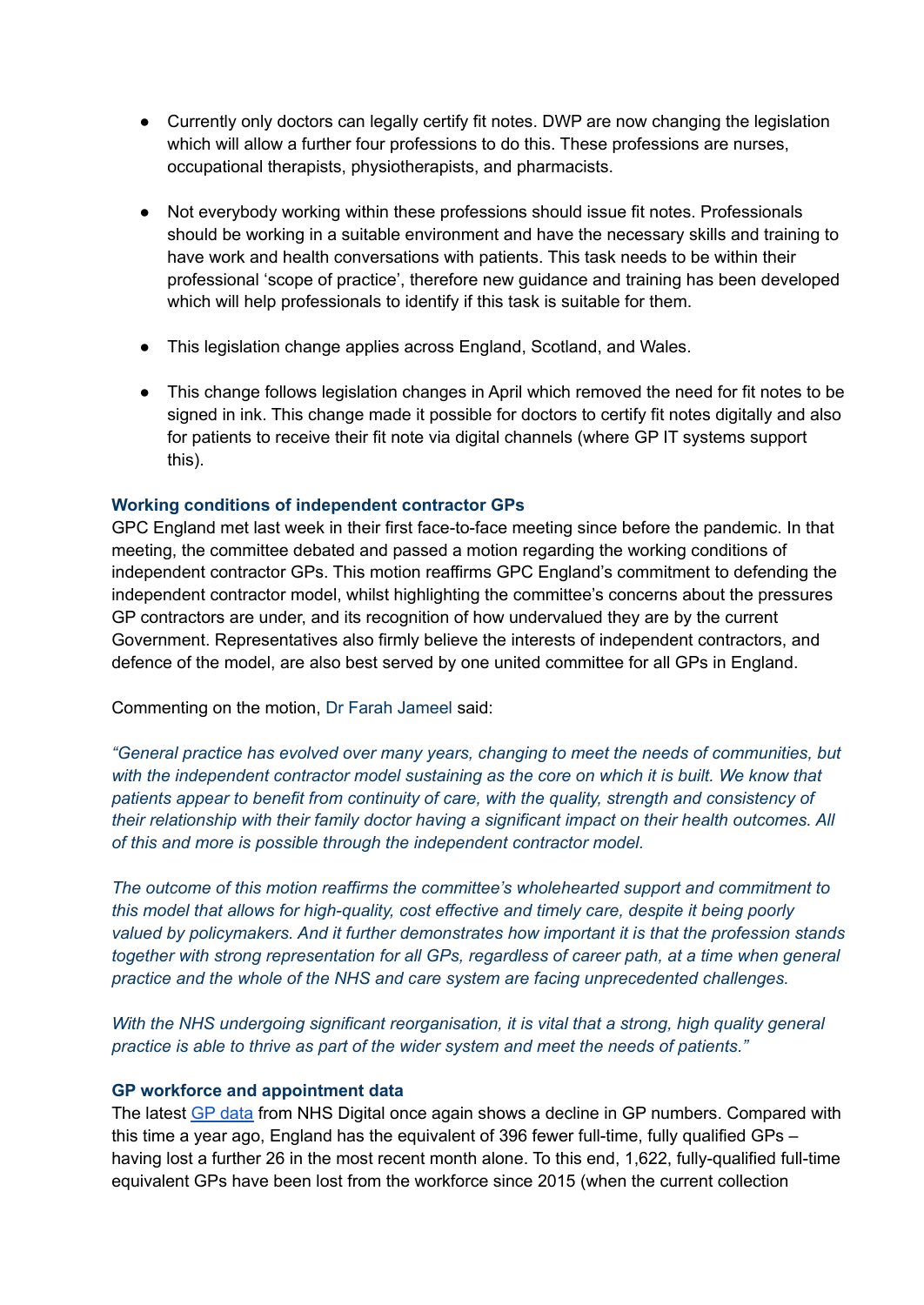method began). Meanwhile, the total appointments booked have reduced to 24.0 million in April 2022 from 29.7 million in the previous month – this is potentially due to there being fewer working weekdays in April compared to March.

Read the full analysis about pressures in general practice [here](https://www.bma.org.uk/advice-and-support/nhs-delivery-and-workforce/pressures/pressures-in-general-practice-data-analysis) and the full BMA press [statement](https://www.bma.org.uk/bma-media-centre/gp-data-testament-to-staff-but-clock-is-ticking-on-addressing-workforce-crisis-says-bma)

#### **Fees calculator**

Doctors have undercharged for private and non-NHS fee-based work for years, effectively subsidising the system and taking the hit on their take-home pay. In response to this issue which was highlighted during ARM last year, the BMA recently launched the **Fees [calculator](https://www.bma.org.uk/pay-and-contracts/fees/fees-calculator/bma-fees-calculator)** and feedback has been extremely positive. Many doctors told us that they rarely reviewed their fees, some looked to their peers to gauge what to charge, and others used guidelines that were years out of date. The Fees calculator helps doctors decide how much to charge for their services based on their own circumstances. Find out [more](https://www.bma.org.uk/pay-and-contracts/fees/fees-calculator/bma-fees-calculator)

The Fees calculator uses your overheads to calculate a fee range for the time it takes to complete a piece of work. The calculations are specific to you, and you can see what rates you would need to charge to make sure your costs are covered. You can find out more about **[how](https://www.bma.org.uk/pay-and-contracts/fees/fees-calculator/bma-fees-calculator) the tool can help you save [money](https://www.bma.org.uk/pay-and-contracts/fees/fees-calculator/bma-fees-calculator) and save time.**

#### **Rebuild General Practice: support the campaign**

The **Rebuild general practice [campaign](https://bma-mail.org.uk/JVX-7T392-G7LO7P-4RBR12-1/c.aspx)** continues to tackle the crisis facing general practice. The campaign has been building awareness of the key issues in the media, with the public and with politicians. We need your support to amplify the message and make the campaign a success.



#### Have you signed the 'Letter to my patients'?

The campaign is asking GPs across the nation to sign an open letter to our patients - showing them that GPs are on their side. Over 250 GPs have already signed. To add your signature, simply email hello@rebuildgp.co.uk with your full name. You can read the [letter](https://rebuildgp.co.uk/campaign-assets/new-letter-to-my-patients) on the campaign website.

#### **Monkeypox**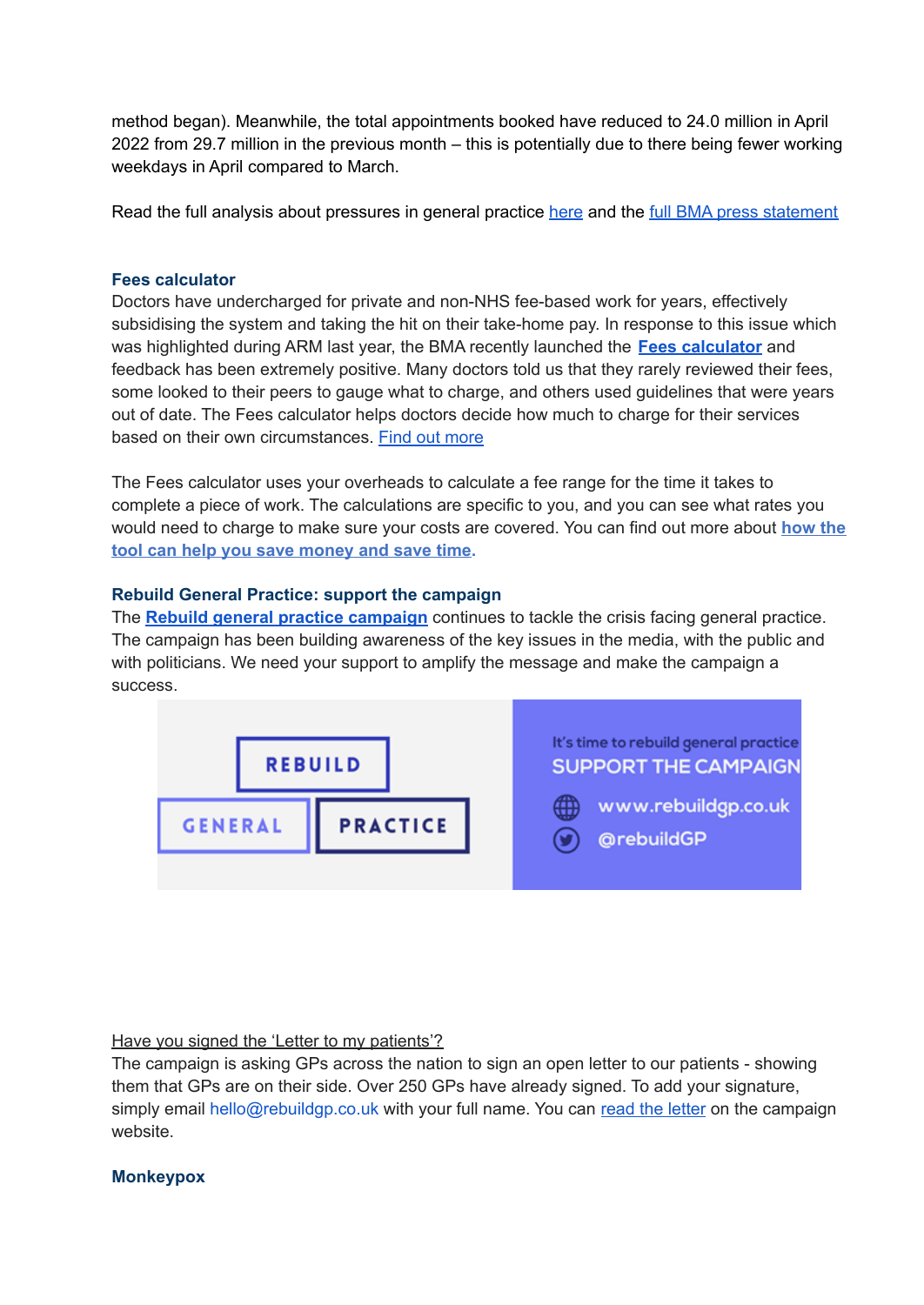An increasing number of [monkeypox](https://www.gov.uk/government/news/monkeypox-cases-confirmed-in-england-latest-updates) infections are being identified with some spread in the community.

Whilst the risk is currently low, an increase in numbers is expected, and the UK Health Security Agency (UKHSA) is asking people to be alert to any new rashes or lesions on any part of their body.

Although this advice applies to everyone, initial infections are currently mainly in urban areas with a particular focus on gay communities and men having sex with men. Practices should remain vigilant as anyone in close contact with a case, including household contacts, will be at risk.

If you are concerned that a patient may have contracted the disease, use appropriate PPE, including mask and gloves. Isolate the person whilst seeking advice on next steps from the local sexual health clinic for urgent advice or your local health [protection](https://www.gov.uk/health-protection-team) team, and ensure the consultation room is cleaned appropriately afterwards based on [UKHPA](https://assets.publishing.service.gov.uk/government/uploads/system/uploads/attachment_data/file/746086/Monkeypox_Guidance__cleaning_decontamination.pdf) advice.

We have raised concerns with NHS England that specific quidance for primary care has not been provided.

Read more, including guidance for healthcare professionals, on the [UKHSA](https://www.gov.uk/government/collections/monkeypox-guidance) website.

#### **NHS Digital survey on the future of GP data sharing**

Following discussions last year around the proposed GP Data for Research and Planning programme, and ultimately the indefinite delay to the programme. NHS Digital is now seeking views from the profession to shape their thinking in this area and more broadly in terms of data sharing across general practice. They have produced a 5-minute [survey](https://feedback.digital.nhs.uk/jfe/form/SV_54JLlAXbFi0VPro) with a view to garnering feedback from all practice staff. Please do complete it if you can. The survey will close on Friday 10 June 2022.

#### **Primary care wellbeing survey**

NHSE/I has commissioned the Institute of Employment Studies to carry out a [survey](https://online1.snapsurveys.com/ad04ig) of the wellbeing and [resilience](https://online1.snapsurveys.com/ad04ig) levels of staff in primary care. The findings provide valuable insight into the wellbeing of primary care staff and help national and regional teams to respond to the needs of the workforce.

The survey takes 10 minutes to complete, and will close at the end of June. Take the survey [here](https://online1.snapsurveys.com/ad04ig)

NHSE/I health and wellbeing support is available on the [FutureNHS](https://future.nhs.uk/P_C_N/view?objectID=23366960) space. This includes a coaching [programme](https://www.england.nhs.uk/supporting-our-nhs-people/support-now/looking-after-you-confidential-coaching-and-support-for-the-primary-care-workforce/looking-after-you-too/), support for managing patients and promotional resources to share with teams.

#### **LMC UK Conference 2022**

The resolutions and election results from the 2022 UK LMC [Conference](https://www.bma.org.uk/what-we-do/local-medical-committees) held on 10-11 May have now been published: M10 2009-2010 [\(bma.org.uk\)](https://www.bma.org.uk/media/5658/bma-uk-lmc-conference-news-24-may-2022.pdf)

#### **CQC Clinical Searches**

The CQC has developed a suite of clinical searches which are now routinely used when carrying out inspections of GP practices.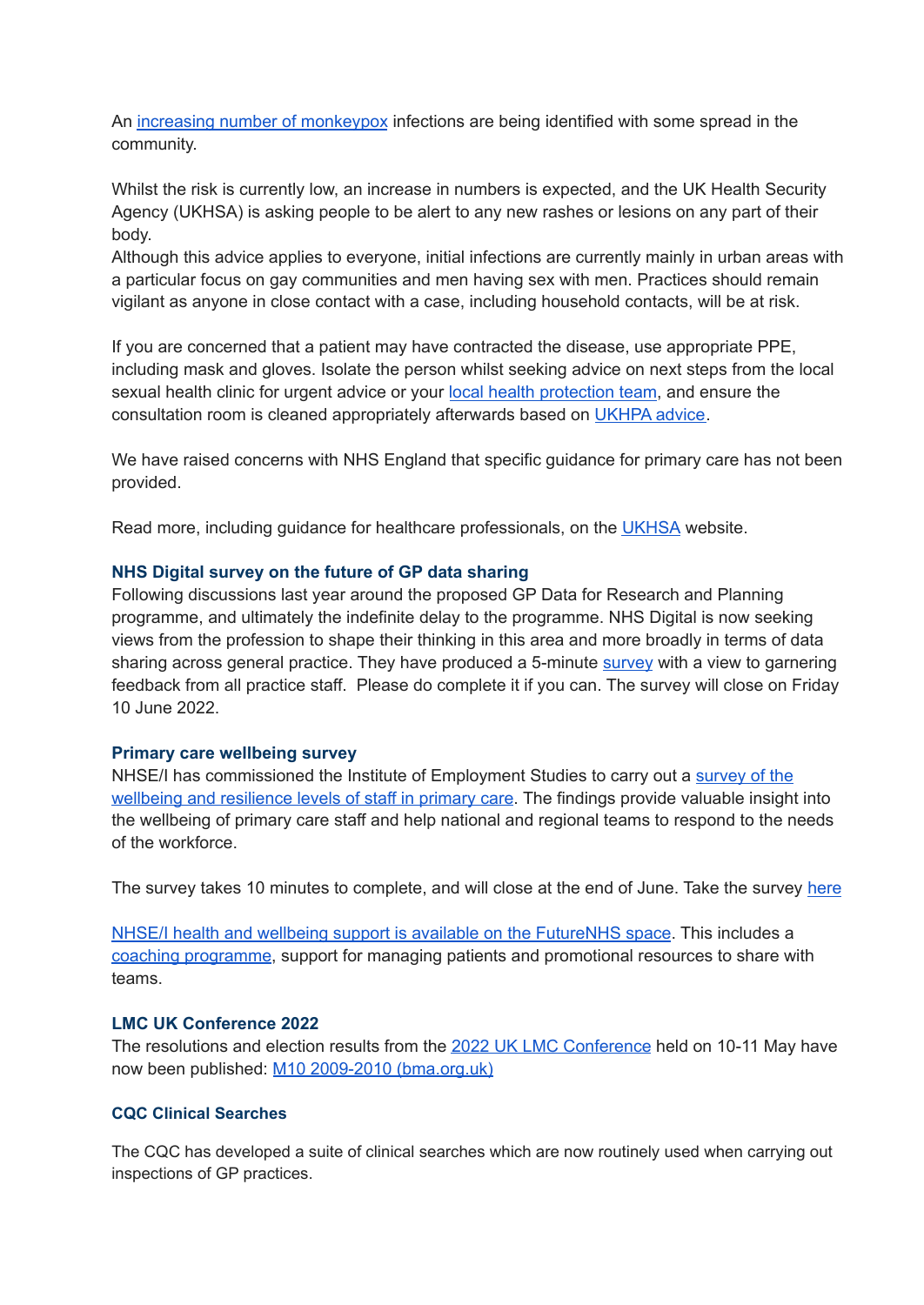Partnering with Ardens and with support from SystmOne, EMIS Web and Vision, these searches will be made available to practices from 31st May. For further information, please see [www.ardens.org.uk/cqc](https://lnks.gd/l/eyJhbGciOiJIUzI1NiJ9.eyJidWxsZXRpbl9saW5rX2lkIjoxMDEsInVyaSI6ImJwMjpjbGljayIsImJ1bGxldGluX2lkIjoiMjAyMjA1MzEuNTg2NTcwNDEiLCJ1cmwiOiJodHRwczovL2dicjAxLnNhZmVsaW5rcy5wcm90ZWN0aW9uLm91dGxvb2suY29tLz91cmw9aHR0cCUzQSUyRiUyRnd3dy5hcmRlbnMub3JnLnVrJTJGY3FjJmRhdGE9MDUlN0MwMSU3Q0RhdmlkLkd3eXRoZXIlNDBjcWMub3JnLnVrJTdDMGIxNGMwYzQyZjZiNDZhMTI5MTQwOGRhM2ZmMGFmYTElN0NhNTVkY2FiOGNlNjY0NWVhYWIzZjY1YmMyYjA3YjVkMyU3QzElN0MwJTdDNjM3ODkyNjAwMjIyODQzNzgxJTdDVW5rbm93biU3Q1RXRnBiR1pzYjNkOGV5SldJam9pTUM0d0xqQXdNREFpTENKUUlqb2lWMmx1TXpJaUxDSkJUaUk2SWsxaGFXd2lMQ0pYVkNJNk1uMCUzRCU3QzMwMDAlN0MlN0MlN0Mmc2RhdGE9VWRLVVhjJTJCam5TOEdoNlolMkJKU3RFQ3d3TjVWak9uNTBoODR6cHozOFF6SnMlM0QmcmVzZXJ2ZWQ9MCJ9.dQnMT0SX9Q_1JXdd5ZsWMXX7rd82j34C-FqXaiMn3uE/s/605308837/br/132135063299-l)

The CQC searches have been specifically designed to identify potential risk. They should not be used as a substitute for a practice's own governance systems and processes for managing patient care.

An upcoming webinar will go into further details about clinical searches, as well as demonstrating how practices can access and use them.

**When: Wednesday 22nd June, 13:30-14:30**

**Where: Microsoft Teams**

**Sign Up here:**



#### **WORCESTERSHIRE LMC LTD**

All topical issues relating to local general practice are discussed at the monthly LMC meetings and those minutes can be read on the LMC Website.

Should you require further information on any issues raised at the LMC meetings please do not hesitate to contact the LMC representative for your area or practice.

#### **WORCESTERSHIRE COMMITTEE MEMBERS**

**CHAIRMAN**: Dr David Herold Riverside Surgery, Waterside, Evesham, Worcs. WR11 1JP Tel: 01386 444400 Email: d.herold@nhs.net

**VICE CHAIRMAN**: Dr Matthew Davis, Bewdley Medical Centre, Dog Lane, Bewdley. Worcs, WR5 2AR Tel: 01299 402157 Email: matthew.davis@nhs.net

**SECRETARY**: Dr Gillian Farmer Email: gfarmer@worcslmc.co.uk

**TREASURER**: Dr Paul Bunyan, Upton on Severn Surgery, Tunnel Hill, Upton, on Severn, Worcs, WR8 0QL Tel: 01684 592695 pbunyan@nhs.net

**EXECUTIVE OFFICER :** Tracey Summers Email: admin@worcslmc.co.uk